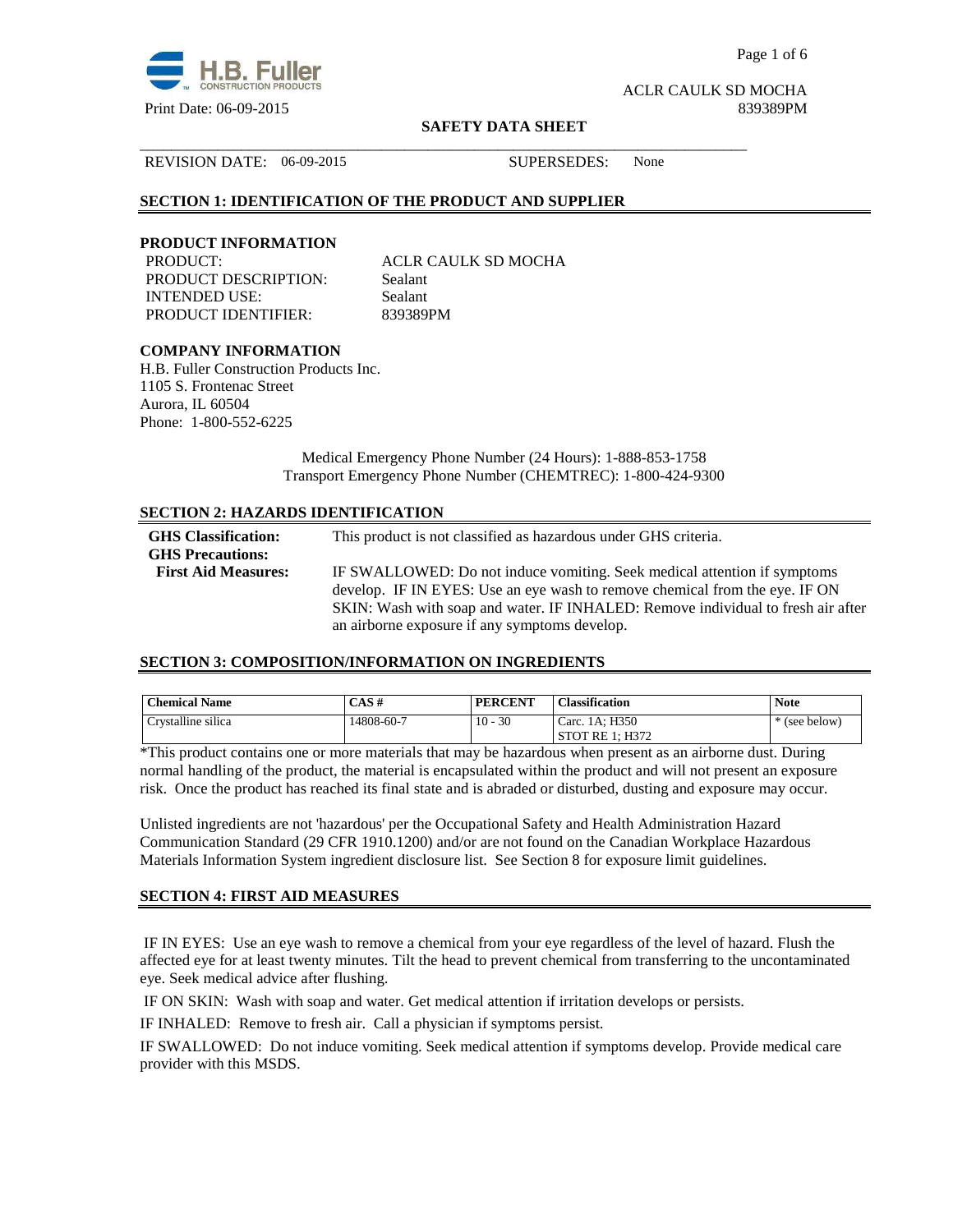

# ACLR CAULK SD MOCHA

#### **SAFETY DATA SHEET**

\_\_\_\_\_\_\_\_\_\_\_\_\_\_\_\_\_\_\_\_\_\_\_\_\_\_\_\_\_\_\_\_\_\_\_\_\_\_\_\_\_\_\_\_\_\_\_\_\_\_\_\_\_\_\_\_\_\_\_\_\_\_\_\_\_\_\_\_\_\_\_\_\_\_\_\_\_\_

# **SECTION 5: FIRE FIGHTING MEASURES**

| EXTINGUISHING MEDIA:                          | Use water spray, foam, dry chemical or carbon dioxide.          |
|-----------------------------------------------|-----------------------------------------------------------------|
| UNUSUAL FIRE AND EXPLOSION HAZARDS:           | There is a possibility of pressure buildup in closed containers |
|                                               | when heated. Water spray may be used to cool the containers.    |
| SPECIAL FIRE FIGHTING INSTRUCTIONS:           | Persons exposed to products of combustion should wear self-     |
|                                               | contained breathing apparatus and full protective equipment.    |
| <b>HAZARDOUS COMBUSTION PRODUCTS:</b>         | Carbon dioxide, Carbon monoxide                                 |
|                                               |                                                                 |
| <b>SECTION 6: ACCIDENTAL RELEASE MEASURES</b> |                                                                 |

| <b>SPECIAL PROTECTION:</b> | No adverse health effects expected from the clean-up of spilled material.<br>Follow personal protective equipment recommendations found in<br>Section 8 of this MSDS.  |
|----------------------------|------------------------------------------------------------------------------------------------------------------------------------------------------------------------|
|                            | METHODS FOR CLEAN-UP: Avoid creating dusts. Cover material with absorbent and moisten and<br>collect for disposal.                                                     |
|                            | Dike if necessary, contain spill with inert absorbent and transfer to<br>containers for disposal. Keep spilled product out of sewers, watersheds,<br>or water systems. |

Transport Emergency Phone Number (CHEMTREC): 1-800-424-9300

# **SECTION 7: HANDLING AND STORAGE**

Handling: No special handling instructions due to toxicity. Avoid breathing material.

Storage: Store in a cool, dry place.Protect from freezing Consult the Technical Data Sheet for specific storage instructions.

#### **SECTION 8: EXPOSURE CONTROLS/PERSONAL PROTECTION**

# **EXPOSURE LIMITS:**

| <b>Chemical Name</b> | <b>Note</b>        | <b>ACGIH EXPOSURE LIMITS</b>            | <b>OSHA PEL</b>                                                                                                                                    |
|----------------------|--------------------|-----------------------------------------|----------------------------------------------------------------------------------------------------------------------------------------------------|
| Calcium carbonate    | $*$ (see<br>below) | No data available.                      | 15 mg/m3 TWA (total dust); 5 mg/m3 TWA<br>(respirable fraction)                                                                                    |
| Crystalline silica   | $*$ (see<br>below) | $0.025$ mg/m3 TWA (respirable fraction) | $((250)/(%SiO2 + 5)$ mppcf TWA<br>(respirable)); $((10)/(%SiO2 + 2)$ mg/m3<br>TWA (respirable)); $((30)/(%SiO2 + 2))$<br>$mg/m3$ TWA (total dust)) |

\*This product contains one or more materials that may be hazardous when present as an airborne dust. During normal handling of the product, the material is encapsulated within the product and will not present an exposure risk. Once the product has reached its final state and is abraded or disturbed, dusting and exposure may occur.

## **ENGINEERING CONTROL METHODS:**

| <b>VENTILATION:</b>     | Use local exhaust ventilation or other engineering controls to                                       |  |
|-------------------------|------------------------------------------------------------------------------------------------------|--|
|                         | minimize exposures.                                                                                  |  |
| EYE PROTECTION:         | Wear safety glasses when handling this product.                                                      |  |
| <b>SKIN PROTECTION:</b> | Not normally required. Wear chemically resistant gloves to prevent<br>prolonged or repeated contact. |  |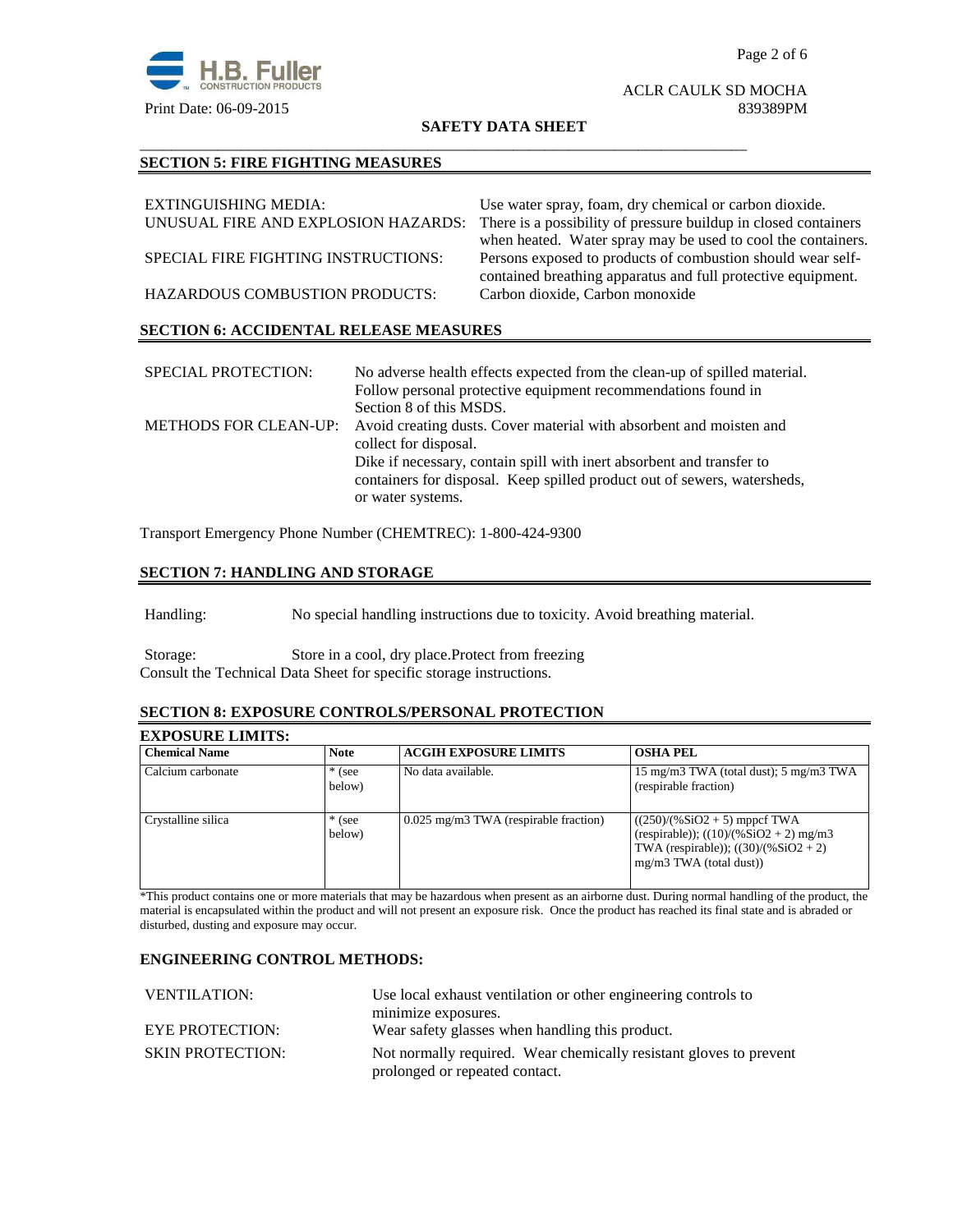Page 3 of 6



ACLR CAULK SD MOCHA Print Date: 06-09-2015 839389PM

### **SAFETY DATA SHEET**

| GLOVES:                        | Not normally required. Use nitrile gloves if conditions warrant.                                                                                                                                                                                                                                                                                                                                   |
|--------------------------------|----------------------------------------------------------------------------------------------------------------------------------------------------------------------------------------------------------------------------------------------------------------------------------------------------------------------------------------------------------------------------------------------------|
| <b>RESPIRATORY PROTECTION:</b> | Respiratory protection may be required to avoid overexposure when<br>handling this product. Use a respirator if general room ventilation is<br>not available or sufficient to eliminate symptoms. NIOSH approved<br>air purifying respirator with dust/mist filter.<br>Respirators should be selected by and used following requirements<br>found in OSHA's respirator standard (29 CFR 1910.134). |

# **SECTION 9: PHYSICAL AND CHEMICAL PROPERTIES**

| PHYSICAL STATE:                                | Semi-solid                   |
|------------------------------------------------|------------------------------|
| COLOR:                                         | <b>Brown</b>                 |
| ODOR:                                          | Neutral                      |
| <b>ODOR THRESHOLD:</b>                         | Not established              |
| $pH$ :                                         | 7.4                          |
| FREEZING/MELTING POINT (deg. C):               | Not established              |
| <b>BOILING POINT</b> (deg. C):                 | Not established              |
| <b>FLASH POINT:</b>                            | Non flammable                |
| <b>EVAPORATION RATE:</b>                       | Not established              |
| FLAMMABILITY:                                  | Not a flammable solid or gas |
| UPPER EXPLOSIVE LIMIT (% in air):              | Not established              |
| LOWER EXPLOSIVE LIMIT (% in air):              | Not established              |
| VAPOR PRESSURE (mm Hg):                        | Not established              |
| <b>VAPOR DENSITY:</b>                          | Not established              |
| WEIGHT PER GALLON (lbs.):                      | 13.25                        |
| <b>SPECIFIC GRAVITY:</b>                       | 1.590                        |
| <b>SOLUBILITY:</b>                             | Not established              |
| <b>OCTANOL/WATER COEFFICIENT:</b>              | Not established              |
| <b>AUTOIGNITION TEMPERATURE:</b>               | Not established              |
| DECOMPOSITION TEMPERATURE:                     | Not established              |
| VISCOSITY:                                     | No data available.           |
| SOLIDS (% by weight):                          | 81.2                         |
| VOC, weight percent                            | 0.60                         |
| VOC, U.S. EPA Method 24, less water and exempt | 12g/liter of material        |
| solvents (theoretically determined)            |                              |
|                                                |                              |

# **SECTION 10: STABILITY AND REACTIVITY**

| STABILITY:                                                        | Stable under normal conditions. |
|-------------------------------------------------------------------|---------------------------------|
| CHEMICAL INCOMPATIBILITY:                                         | Not established                 |
| HAZARDOUS POLYMERIZATION:                                         | Will not occur.                 |
| HAZARDOUS DECOMPOSITION PRODUCTS: Carbon monoxide, carbon dioxide |                                 |

# **SECTION 11: TOXICOLOGICAL INFORMATION**

| <b>Component Toxicity / Toxicology Data:</b> |                           |  |
|----------------------------------------------|---------------------------|--|
| <b>COMPONENT NAME</b>                        | <b>LD50/LC50</b>          |  |
| Calcium carbonate                            | ORAL LD50 RAT 6,450 MG/KG |  |
| Crystalline silica                           | ORAL LD50 RAT 500 MG/KG   |  |
| Water                                        | ORAL LD50 RAT > 90 ML/KG  |  |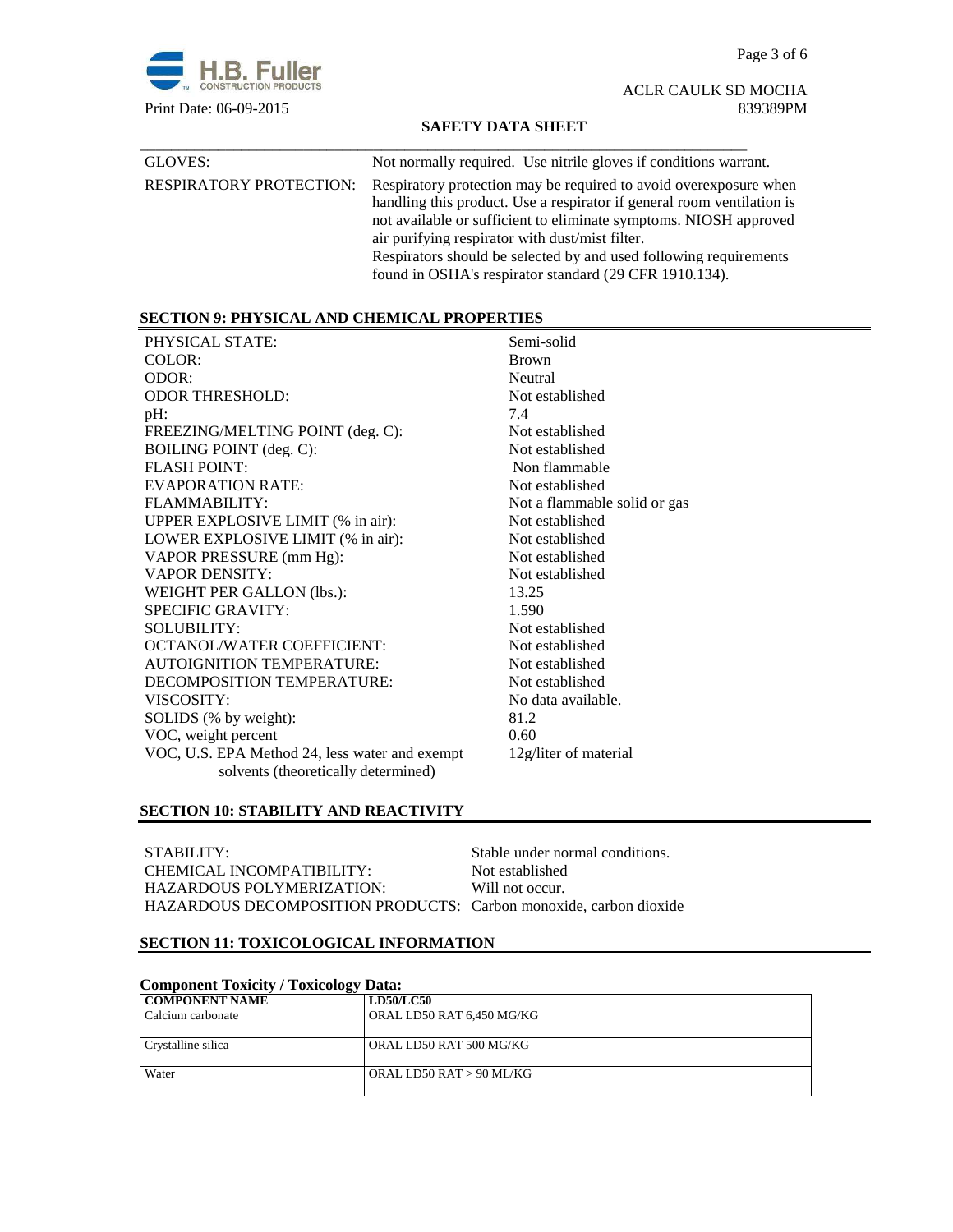

# **SAFETY DATA SHEET**

#### Page 4 of 6

# ACLR CAULK SD MOCHA

#### **This product is a mixture. Unless noted, the information below is based on components.**

\_\_\_\_\_\_\_\_\_\_\_\_\_\_\_\_\_\_\_\_\_\_\_\_\_\_\_\_\_\_\_\_\_\_\_\_\_\_\_\_\_\_\_\_\_\_\_\_\_\_\_\_\_\_\_\_\_\_\_\_\_\_\_\_\_\_\_\_\_\_\_\_\_\_\_\_\_\_

Skin corrosion / irritation: Can cause minor skin irritation, defatting, and dermatitis.

Serious eye damage / irritation :Can cause minor irritation, tearing and reddening.

Respiratory / skin sensitization: No data available.

Germ cell mutagenicity: No data available.

Carcinogenicity: Contains a material that may cause cancer.

Reproductive toxicity: No data available.

Specific target organ toxicity-single exposure:No data available.

Respiratory irritation / Narcotic effects: No data available.

Specific target organ toxicity-repeated exposure:No data available.

Target organs potentially affected by exposure: Lungs

Aspiration hazard: No data available.

Medical Conditions Aggravated by Exposure: Lung disease

#### **SECTION 12: ECOLOGICAL INFORMATION**

OVERVIEW: No ecological information available for this product. MOBILITY: No data available. PERSISTENCE: No data available. BIOACCUMULATION: No data available.

**This product has not been tested for ecological effects. Relevant information for components is listed below:** 

| Component:         | <b>Ecotoxicity values:</b>       |
|--------------------|----------------------------------|
| No data available. | <b>Acute Toxicity (Fish):</b>    |
|                    | <b>Acute Toxicity (Daphnia):</b> |
|                    | <b>Acute Toxicity (Algae):</b>   |

#### **SECTION 13: DISPOSAL CONSIDERATIONS**

To the best of our knowledge, this product does not meet the definition of hazardous waste under the U.S. EPA Hazardous Waste Regulations 40 CFR 261. Solidify and dispose of in an approved landfill. Consult state, local or provincial authorities for more restrictive requirements.

#### **SECTION 14: TRANSPORT INFORMATION**

Consult Bill of Lading for transportation information.

| US DOT: | <b>NOT REGULATED</b> |
|---------|----------------------|
| IATA:   | <b>NOT REGULATED</b> |

### **SECTION 15: REGULATORY INFORMATION**

# **INVENTORY STATUS**

| U.S. EPA TSCA:     | This product is in compliance with the Toxic Substances Control Act's |  |
|--------------------|-----------------------------------------------------------------------|--|
|                    | Inventory requirements.                                               |  |
| CANADIAN CEPA DSL: | The components of this product are included on the DSL or are exempt  |  |
|                    | from DSL requirements.                                                |  |
| EUROPEAN REACH:    | As a result of the introduction of REACH into Europe, this product    |  |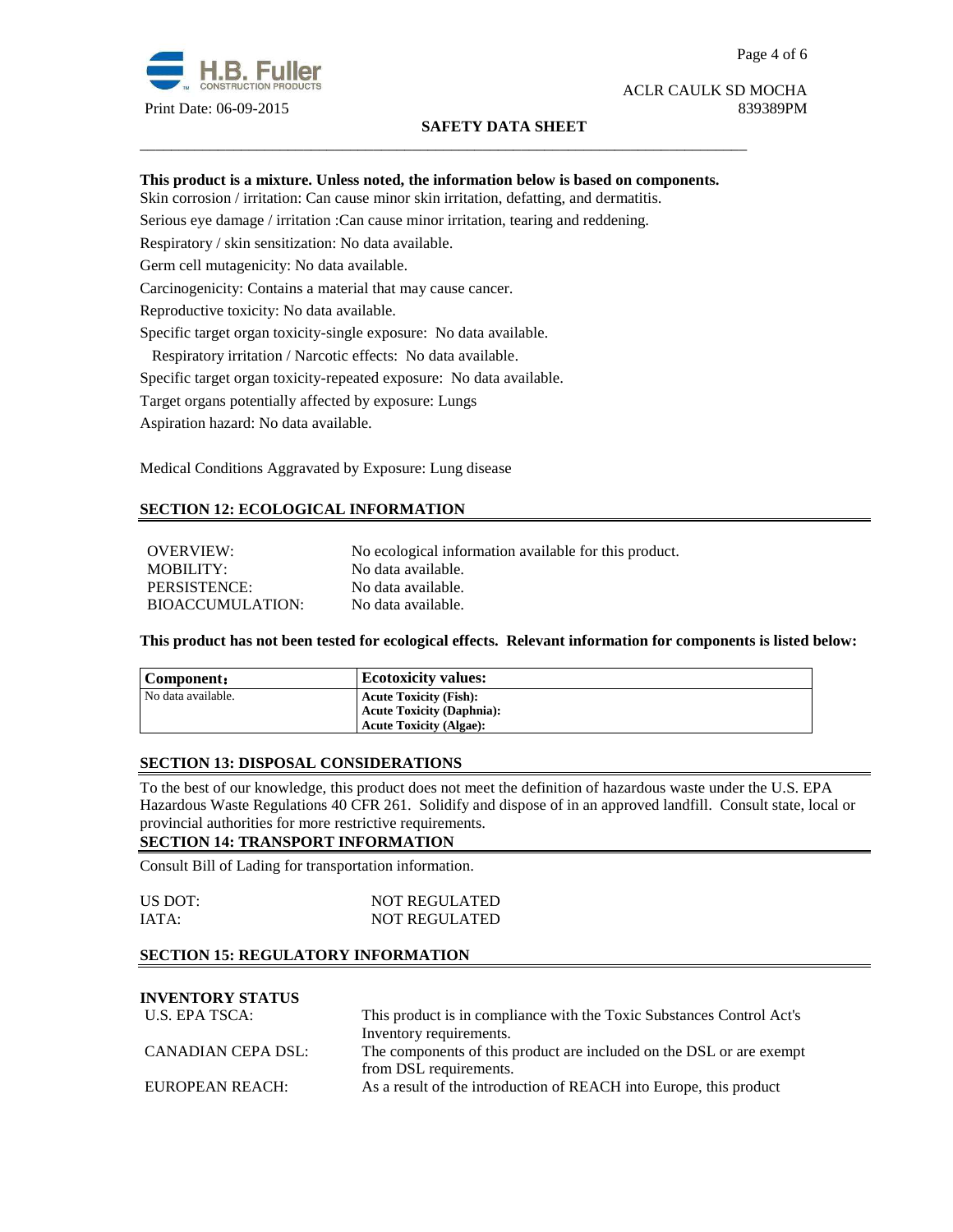

Page 5 of 6

#### ACLR CAULK SD MOCHA Print Date: 06-09-2015 839389PM

### **SAFETY DATA SHEET**

\_\_\_\_\_\_\_\_\_\_\_\_\_\_\_\_\_\_\_\_\_\_\_\_\_\_\_\_\_\_\_\_\_\_\_\_\_\_\_\_\_\_\_\_\_\_\_\_\_\_\_\_\_\_\_\_\_\_\_\_\_\_\_\_\_\_\_\_\_\_\_\_\_\_\_\_\_\_ cannot be imported into Europe unless the REACH requirements are met.

AUSTRALIA AICS: This product is in compliance with the Australian Inventory of Chemical Substances requirements.

If you need more information about the inventory status of this product call 651-236-5858.

This product may contain chemical substances that are regulated for export by various government agencies (such as the Environmental Protection Agency, the Bureau of Industry and Security, or the Drug Enforcement Administration, among others). Before exporting this product from the USA or Canada, we recommend you contact us at reg.request@hbfuller.com to request an export review.

#### FEDERAL REPORTING

EPA SARA Title III Section 313

Unless listed below, this product does not contain toxic chemical(s) subject to the reporting requirements of section 313 of Title III of the Superfund Amendments and Reauthorization Act of 1986 (SARA) and 40 CFR part 372. EPA has advised that when a percentage range is listed the midpoint may be used to fulfill reporting obligations. **Chemical Name**  $\qquad \qquad$   $\qquad \qquad$   $\qquad \qquad$   $\qquad \qquad$   $\qquad \qquad$   $\qquad \qquad$   $\qquad \qquad$   $\qquad \qquad$   $\qquad \qquad$   $\qquad \qquad$   $\qquad \qquad$   $\qquad \qquad$   $\qquad \qquad$   $\qquad \qquad$   $\qquad \qquad$   $\qquad \qquad$   $\qquad \qquad$   $\qquad \qquad$   $\qquad \qquad$   $\qquad \qquad$   $\qquad \qquad$   $\qquad \qquad$   $\qquad \qquad$ 

#### STATE REPORTING

Proposition 65, The Safe Drinking Water and Toxic Enforcement Act of 1986:

Unless listed below, this product does not contain known levels of any chemical known to the State of California to cause cancer or reproductive harm.

| <b>Chemical Name/List</b> |                       | <b>CAS</b> | Percent      |
|---------------------------|-----------------------|------------|--------------|
| Ouartz                    | (Carcinogen)          | 14808-60-7 | $10 - 30$    |
| Titanium dioxide          | (Carcinogen)          | 13463-67-7 | $0.01 - 0.1$ |
| Carbon black              | (Carcinogen)          | 1333-86-4  | $0.01 - 0.1$ |
| Ethyl acrylate            | (Carcinogen)          | 140-88-5   | $< 10$ ppm   |
| Methanol                  | (Developmental toxin) | $67-56-1$  | $< 10$ ppm   |

#### **Substances of Very High Concern (SVHC) Content:**

Unless listed below, this product does not contain SVHC's. tert-Octylphenol, ethoxylated

# **SECTION 16: OTHER INFORMATION**

SDS VERSION DATE: 06-09-2015

This Safety Data Sheet is prepared to comply with the United States Occupational Safety and Health Administration (OSHA) Hazard Communication Standard (29 CFR 1910.1200) and the Canadian Workplace Hazardous Materials Information System (WHMIS).

HMIS RATING: HEALTH -- 0 FLAMMABILITY -- 0 REACTIVITY -- 0 See SECTION 8: EXPOSURE CONTROLS/PERSONAL PROTECTION for personal protective equipment recommendations.

Prepared by: The Global Regulatory Department Phone: 651-236-5842

The information and recommendations set forth herein are believed to be accurate. Because some of the information is derived from information provided to H.B. Fuller Construction Products, Inc. from its suppliers, and because H.B. Fuller Construction Products, Inc. has no control over the conditions of handling and use, H.B. Fuller Construction Products, Inc. makes no warranty, expressed or implied, regarding the accuracy of the data or the results to be